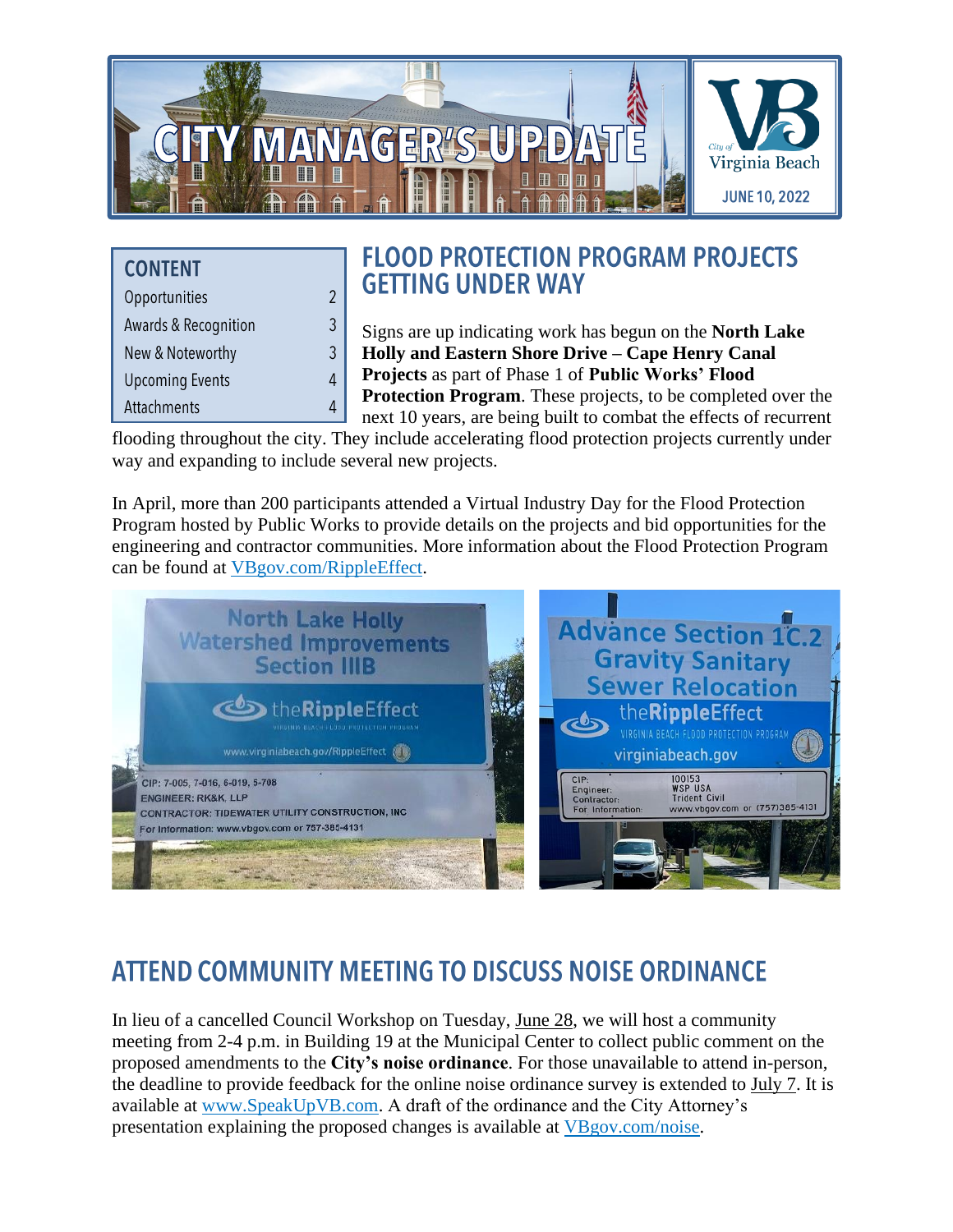# **OPPORTUNITIES**

# **VB HISTORY MUSEUMS IS HIRING**

**Virginia Beach History Museums** is now hiring talented and motivated team players with a passion for history to fill part-time roles. These employees help research historical information, interact with guests, work during events and more. To apply, interested candidates should email their resumes and cover letters to [areiley@vbgov.com](mailto:areiley@vbgov.com) or call 757-385-5103 for more info.



**Historic Careers Start Here!** 

## **LIBRARY KICKS OFF SUMMER READING CHALLENGE**

**Virginia Beach Public Library** began its annual **Summer Reading Challenge** (SRC) this week, encouraging children to read and engage in enriching activities during the upcoming school break. The program, which runs through Aug. 13, sets age-appropriate reading goals and offers incentives and activities for children ages birth to 12. Register at [VBgov.com/SRC.](https://www.vbgov.com/SRC)

The reading goal for children ages 5 to 12 is 1,000 minutes – just 20 minutes a day, five days a week. Children unlock virtual badges by logging reading and completing activities; badge books may be picked up at any VBPL location, while supplies last. While the primary goal of SRC is to keep school-aged children engaged and reading, there is a Read to Me program for children ages birth to 5, with a goal for parents and caregivers to read 20 books together with their children during summer. Prizes for both programs are a new book to keep and coupon for a free treat.

For teens and adults, VBPL offers the summer program, [Camp Evergreen,](https://www.vbgov.com/government/departments/libraries/adults/Pages/camp-evergreen.aspx) which encourages participation in a variety of fun activities, including reading for the chance to earn badges and prizes. In addition, VBPL offers year-round reading programs, including [1,000 Books Before](https://www.vbgov.com/government/departments/libraries/programs-classes/Pages/1%2c000-Books-Before-Kindergarten.aspx)  [Kindergarten,](https://www.vbgov.com/government/departments/libraries/programs-classes/Pages/1%2c000-Books-Before-Kindergarten.aspx) to spark a love of books and reading in young children, and Passport [to Adventure](https://www.vbgov.com/government/departments/libraries/adults/Pages/Passport-to-Adventure.aspx) for avid readers ages 18 and older who enjoy the challenge of an annual reading goal.

## **FREE COVID-19 VACCINATION CLINIC JUNE 14**

The **Virginia Beach Department of Public Health** will host a free **COVID-19 vaccination clinic** from 3-5 p.m. on Tuesday, June 14, at Green Run Homes Association Clubhouse, 1248 Green Garden Circle. All vaccines will be available at the clinic including boosters. A second booster is now recommended for certain immunocompromised individuals and anyone over the age of 50 who received an initial booster dose at least four months ago. Participants ages 5-17 will be offered the Pfizer vaccine and will need to be accompanied by a parent or legal guardian. Appointments are encouraged, but walk-ins are welcome. Visit the following links to schedule: Pfizer – [ages 5-11](https://vase.vdh.virginia.gov/vdhapps/f?p=535:205:::NO:205:P205_CLINIC_DETAILS_ID:296696815436291577976395341646040594360) | Pfizer – [ages 12+](https://vase.vdh.virginia.gov/vdhapps/f?p=535:205:::NO:205:P205_CLINIC_DETAILS_ID:296696815436176730023531951874443507640) | [Moderna](https://vase.vdh.virginia.gov/vdhapps/f?p=535:205:::NO:205:P205_CLINIC_DETAILS_ID:296698745701990315469280986273873041252) | [Johnson & Johnson](https://vase.vdh.virginia.gov/vdhapps/f?p=535:205:::NO:205:P205_CLINIC_DETAILS_ID:296699310533508280065088456237605645343)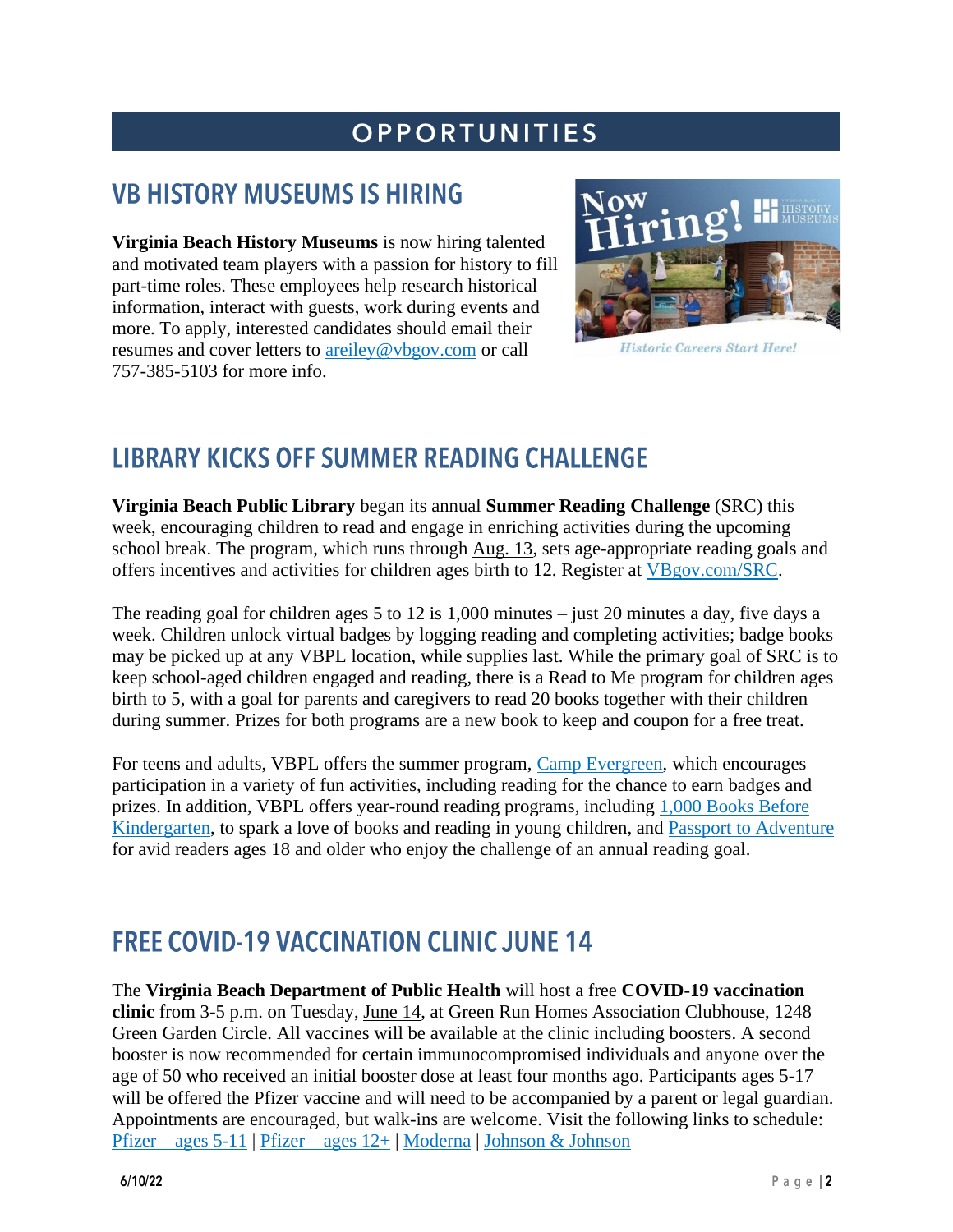# AWARDS & RECOGNITION

## **VBFD CAPTAIN HONORED POSTHUMOUSLY AT ANNUAL MEMORIAL SERVICE**

**Virginia Beach Firefighter Captain Sean H. Land** was one of four honorees recognized posthumously at the **25th annual Virginia Fallen Firefighters & Emergency Medical Services Memorial Service** in Richmond last week. The service was



established to honor and celebrate the bravery and courage of firefighters and EMS personnel who perished in the line of duty. Captain Land died Feb. 5, 2020, due to a medical condition. He served the City for 30 years. Members of the Virginia Beach Fire Department's Honor Guard participated in the event and Fire Chief Dave Hutcheson provided remarks.

#### **NEW & NOTEWORTHY**

#### **TEENS, FAMILIES GATHER FOR LIBRARY ART SHOW KICKOFF**

**Virginia Beach Public Library** hosted an opening celebration for the **Tiny Art Show** on June 6, in the teen space at Central Library. The Tiny Art Show features art by local teens created in May, as part of VBPL's "Love for VB" activities, to promote teens' mental health resiliency through creative selfexpression. A crowd of 50, including the artists and their families, attended the celebration, where they mingled, explored the Central Library teen space and registered for future library programs. The Tiny Art Show will be on display through June 30.



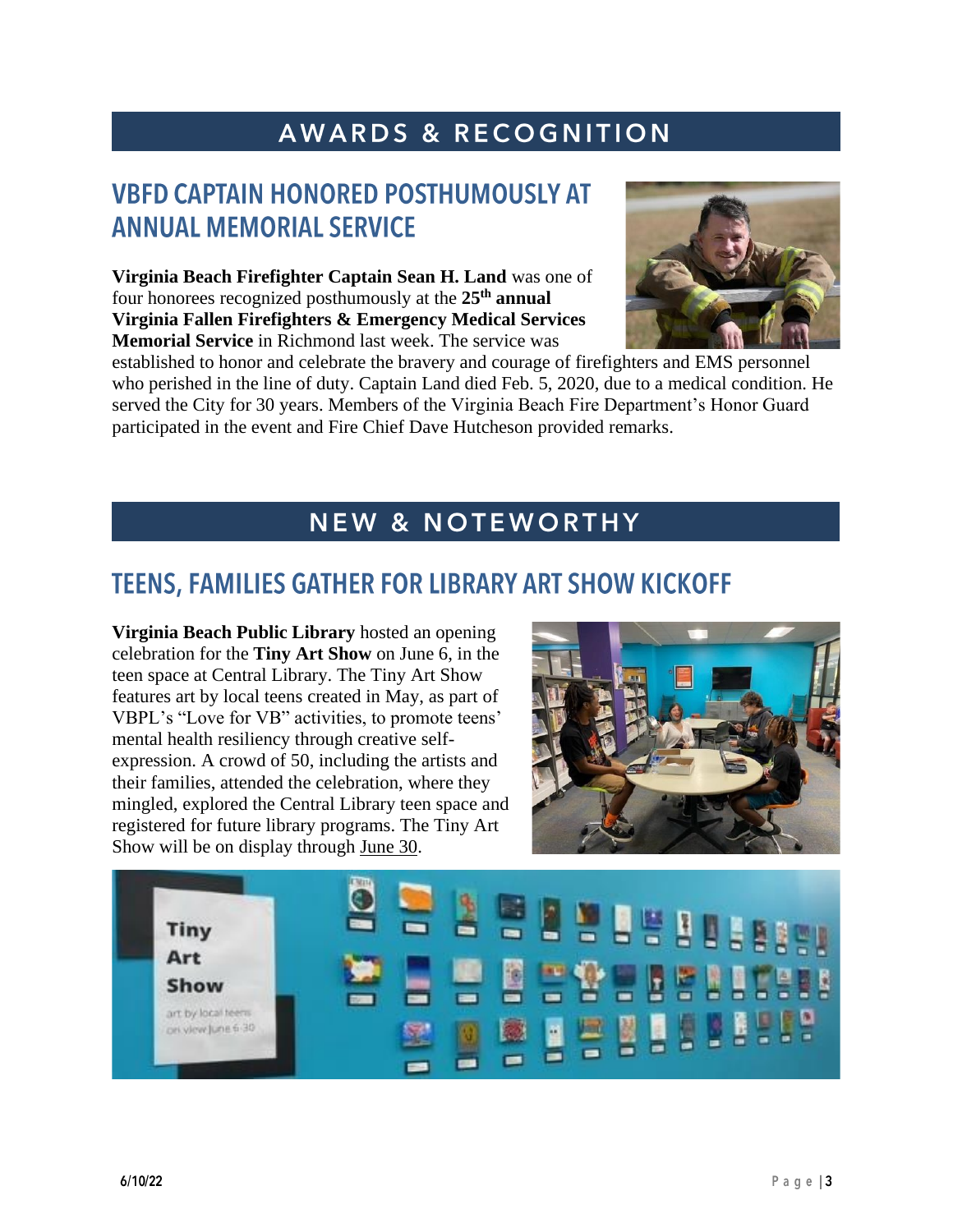# **UPCOMING EVENTS**

- Cultural Affairs is holding their next #SecondSaturday Sketch Crawl at 1 p.m. on Saturday, June 11, in historic Kempsville. The tour will kick off at Kempes Landing Park, 524 Kempsville Road. This event is free and open to the public. Email [ngoodale@vbgov.com](mailto:ngoodale@vbgov.com) to RSVP.
- **FITLOT FUN DAY:** Virginia Beach Parks & Recreation is collaborating with AARP to dedicate the first FitLot™ in Virginia on Saturday, June 18, from 10 a.m. to 1 p.m. at Williams Farm Park. The community is invited to join the celebration that will also offer free food, music, and games to entertain the whole family. VBPR Fitness & Wellness staff will be available to teach guests how to use the FitLot equipment throughout the event. For



information on this event and other upcoming VBPR events, visit [VBgov.com/specialevents.](http://www.vbgov.com/specialevents)



#### **ATTACHMENTS**

Virginia Beach Television (VBTV) Program Schedule | June 12 through June 18, 2022.